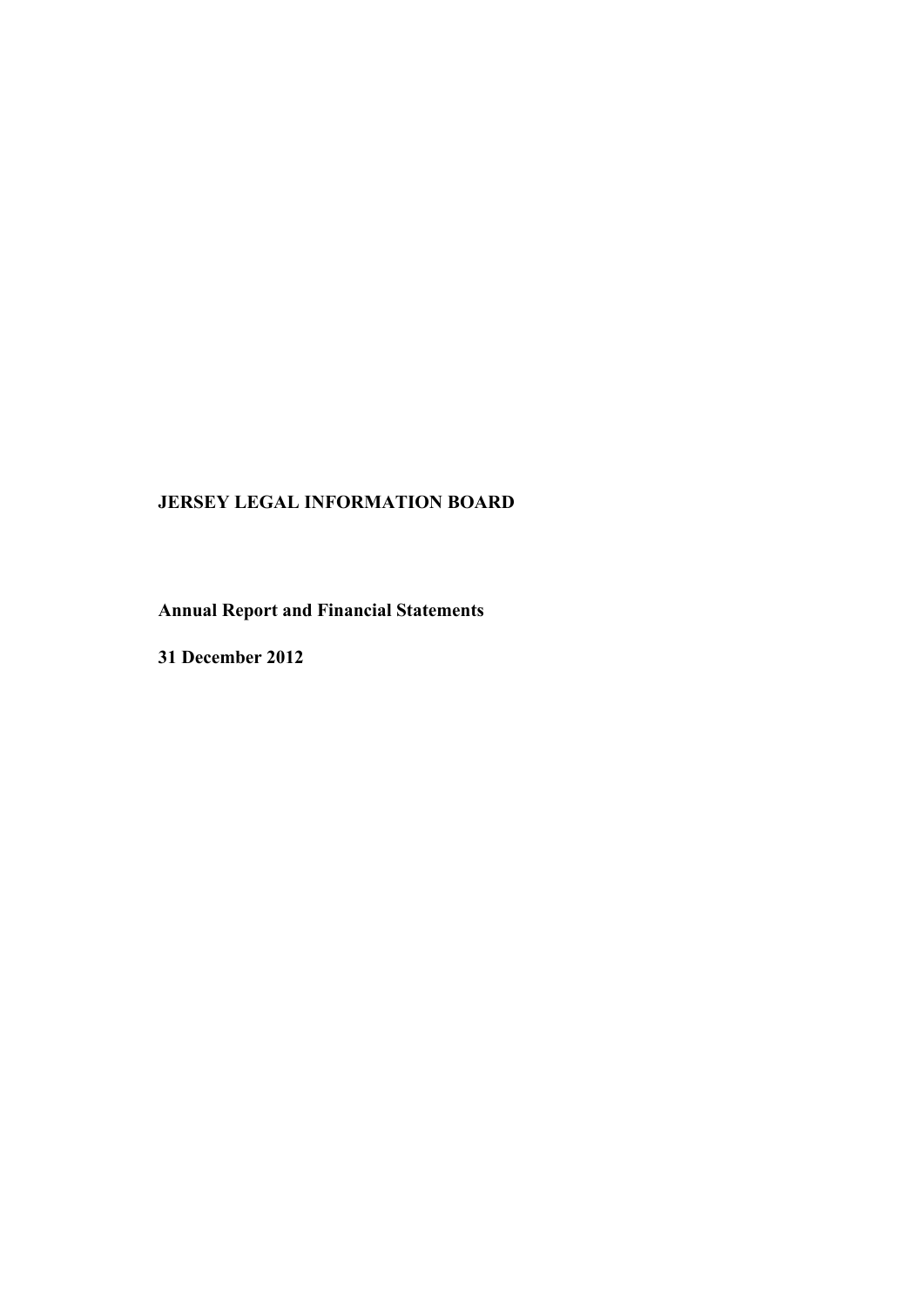## **ANNUAL REPORT AND FINANCIAL STATEMENTS 31 DECEMBER 2012**

| <b>CONTENTS</b>                                                               | Page           |
|-------------------------------------------------------------------------------|----------------|
| Jersey Legal Information Board (JLIB) Officers and Professional Advisers      | $\mathbf{1}$   |
| <b>Annual Report for 2012</b>                                                 | $\overline{2}$ |
| <b>Statement of Accounting Officer's Responsibilities</b>                     | 4              |
| <b>Statement on Internal Control</b>                                          | 5              |
| Independent Auditor's Report to the Members of Jersey Legal Information Board | 6              |
| <b>Profit and Loss Account</b>                                                | $\overline{7}$ |
| <b>Balance Sheet</b>                                                          | 8              |
| <b>Statement of Movement in Total Funds</b>                                   | 9              |
| <b>Notes to the Financial Statements</b>                                      | 10             |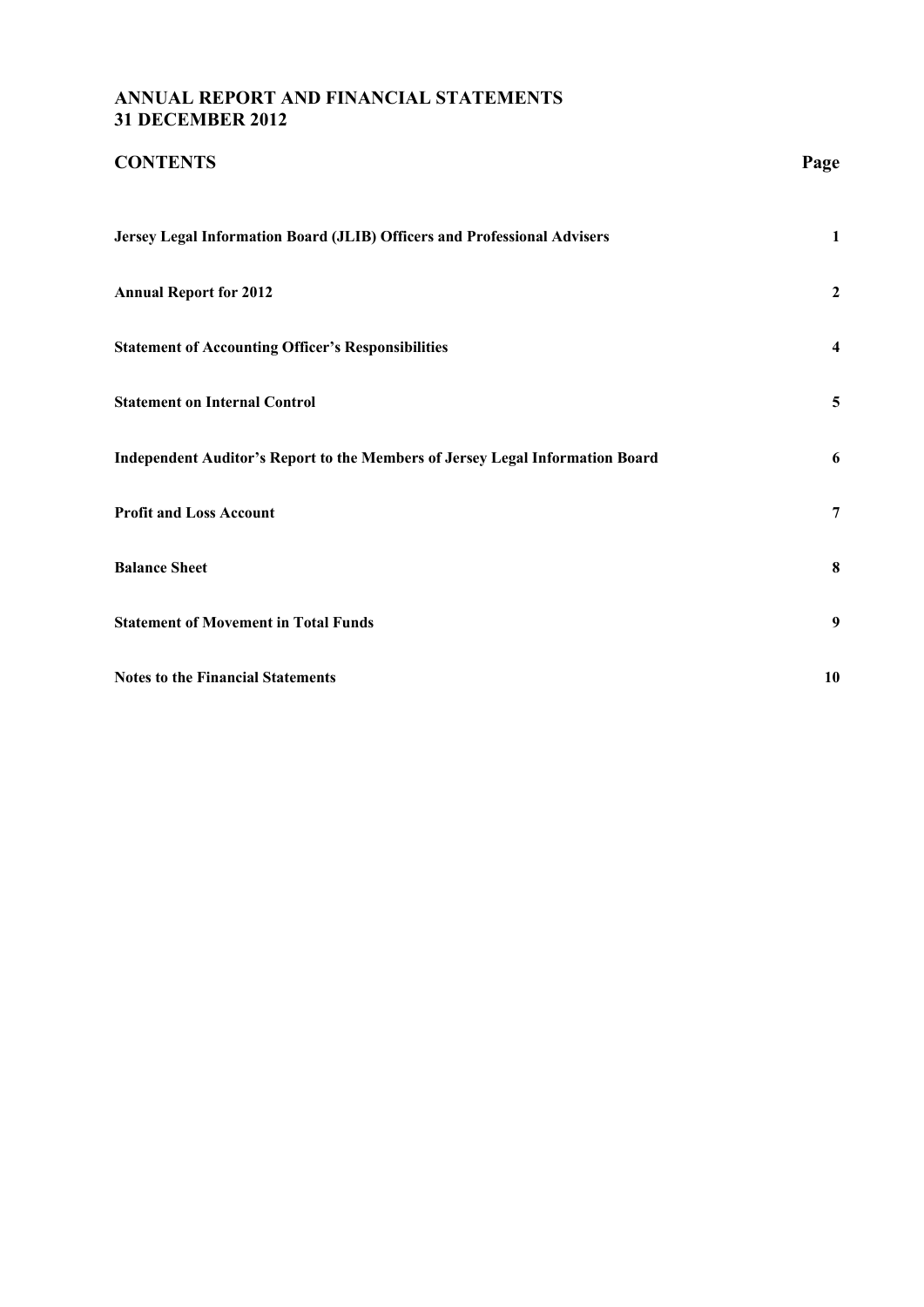## **JERSEY LEGAL INFORMATION BOARD (JLIB) OFFICERS AND PROFESSIONAL ADVISERS**

## **BOARD MEMBERS**

The Bailiff, Michael Birt (Chairman) Timothy Le Cocq QC, HM Attorney General Michael de la Haye, Greffier of the States Advocate Tim Herbert, representative, Jersey Law Society James Lambert, Director of Services, Judicial Greffe Senator Alan Maclean, Economic Development Minister Advocate Carl Parslow, representative, Jersey Law Society Pam Staley, Law Draftsman Neil Wells, IT Director, Information Services Department Michael Wilkins, Judicial Greffier

## **JLIB PROGRAMMME DIRECTOR**

Sue du Feu

## **ADVISER TO JLIB**

Professor Richard Susskind OBE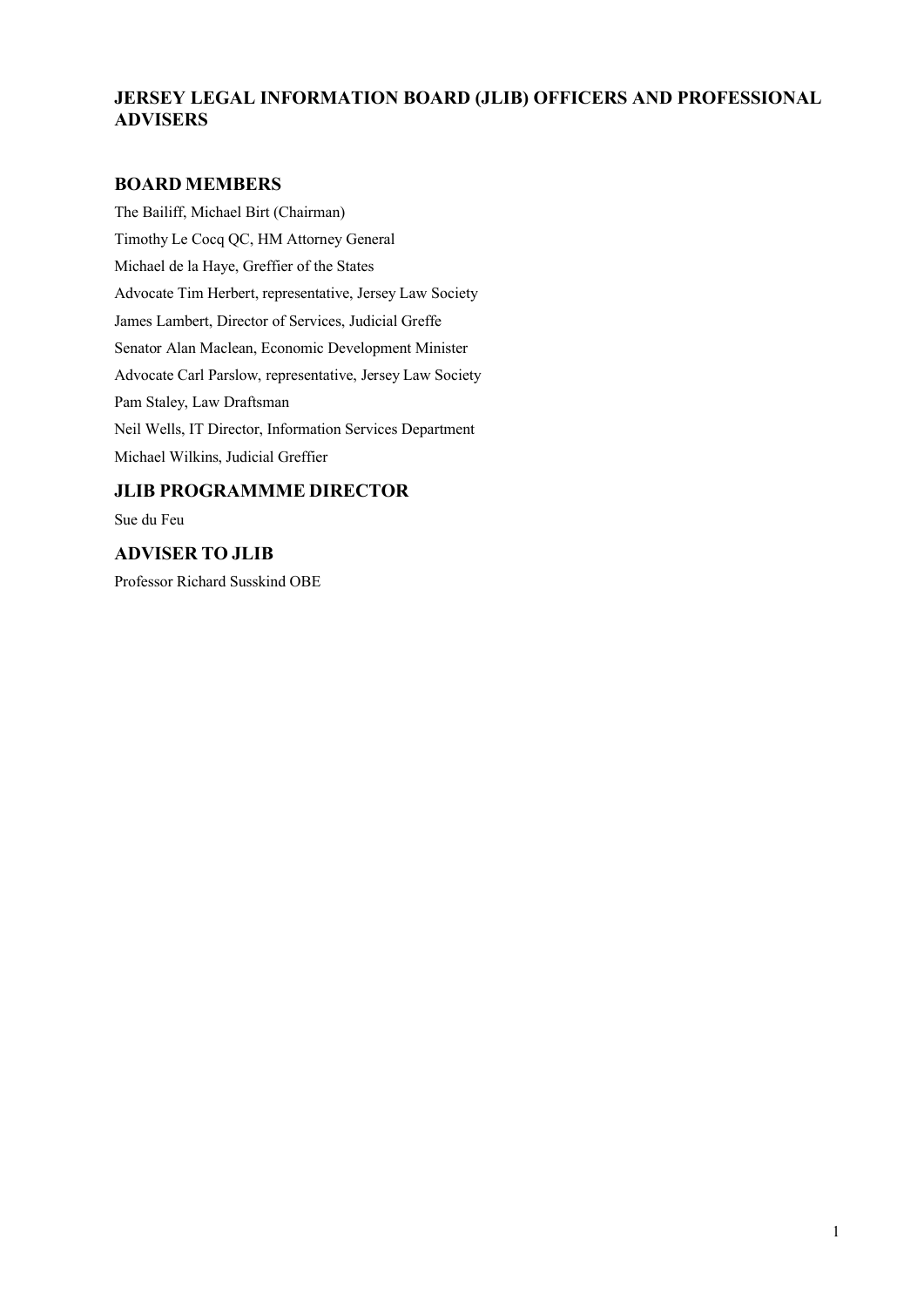## **ANNUAL REPORT FOR 2012**

In 2012, the Jersey Legal Information Board (JLIB) maintained the ongoing development of its website, in order to meet the needs of users. A major enhancement to the website was achieved with the completion of work to provide a new and improved search engine. This allows for faster and greatly enhanced free-text searching across the whole of the website, which has met with considerable approval from users.

During the year, JLIB also started publishing the Jersey Employment Tribunal judgments on its website, including retrospective publication of judgments back to 2005. This was undertaken in response to requests from users who wanted all case law available in one place. Although the early judgments are not in a standard format, from 2012 onwards, the judgments are published in a format which is consistent with the unreported judgment series.

The annual update to the revised edition of the laws was published on the website in April 2012. Unreported judgment citations and the Jersey and Guernsey Law Review continued to be available on the World Legal Information Institute and Commonwealth Legal Information Institute websites. In 2012, at no cost to JLIB, Jersey's judgment citations also became available on the Justis Publishing citator, JustCite, further increasing Jersey's global presence and driving traffic to the JLIB website. As a consequence, there has been a noticeable increase in on-line sales (or "pay as you go") as shown in the Profit and Loss Account on page 7.

Such enhancements and additions ensure that the website continues to remain the envy of other jurisdictions as well as a valuable resource for all who live and work in the Island. Whether in terms of adding content or developing its structure, the website project absorbs the majority of JLIB's resources, both financially and in relation to staff time. As a matter of record, it should be noted that the intellectual property within the software developed for the website is wholly owned by JLIB.

Following earlier discussions, the partnership between the Citizens Advice Bureau (CAB) and JLIB has continued to be nurtured and members of the public looking for legal advice on the JLIB website are now redirected to the CAB website where advice and guidance is displayed. The content is updated by Court Service staff and local law firms.

Co-operation between JLIB and the Institute of Law continued in 2012 in a number of areas, particularly in relation to on-line legal resources. The necessary re-establishment of a central, hard-copy Law Library continues to be an area of shared interest between the Institute, the Courts and JLIB. During 2012, the Institute started training for the fourth cohort of students on the Jersey Law Course, and also welcomed students to the third intake for the law degree course in September.

JLIB became a member of the Free Access to Law Movement (FALM) in 2008, since when it has regularly been represented at the annual Law Via the Internet conference which is hosted by FALM members. At the 2012 conference at Cornell University, JLIB presented a paper entitled "Implications of Publishing Legal Information in a Small Island State: Privacy v Open Justice". JLIB has been invited to host the 2013 conference in September; this highly prestigious, international event will attract visitors from all over the world and allow JLIB to showcase its work and the Island.

Since incorporation in 2004, JLIB has put procedures in place to ensure that it adheres to best practice and to ensure that its finances, accounts and administration are able to stand up to scrutiny, as well as being transparent. This has included the formulation of a code of best practice (revised in 2012) for its members to adhere to, as well as engaging external auditors (whose report is also contained in this document). JLIB is funded from both the public sector and the private sector. The contribution by Jersey law firms towards the funding of JLIB continues to be significant, and has ensured that JLIB is in a position to continue to develop the website and provide added value to its users. Close links with the Law Society of Jersey continue to be maintained with the appointment of two of its representatives to the Board (both are also ex officio members of the Executive Group).

JLIB would require a combined revenue and capital budget of approximately £400,000 per annum, in order to achieve all of its strategic aims, especially its aim to support Jersey's position as a leading business centre. Whilst it is difficult to undertake a cost-benefit analysis, the social benefits of JLIB's work are self-evident, particularly in relation to making the law and legal processes freely accessible to the public. Moreover, the extent to which the website continues to be consulted by a wide range of users testifies to its importance as a resource which is valued by the legal profession, as well as the wider public (including, for example, users in the financial services sector, both in and outside the Island).

The table below sets out some of the achievements made in 2012; with continued financial support, JLIB will be able to make further progress in the coming years.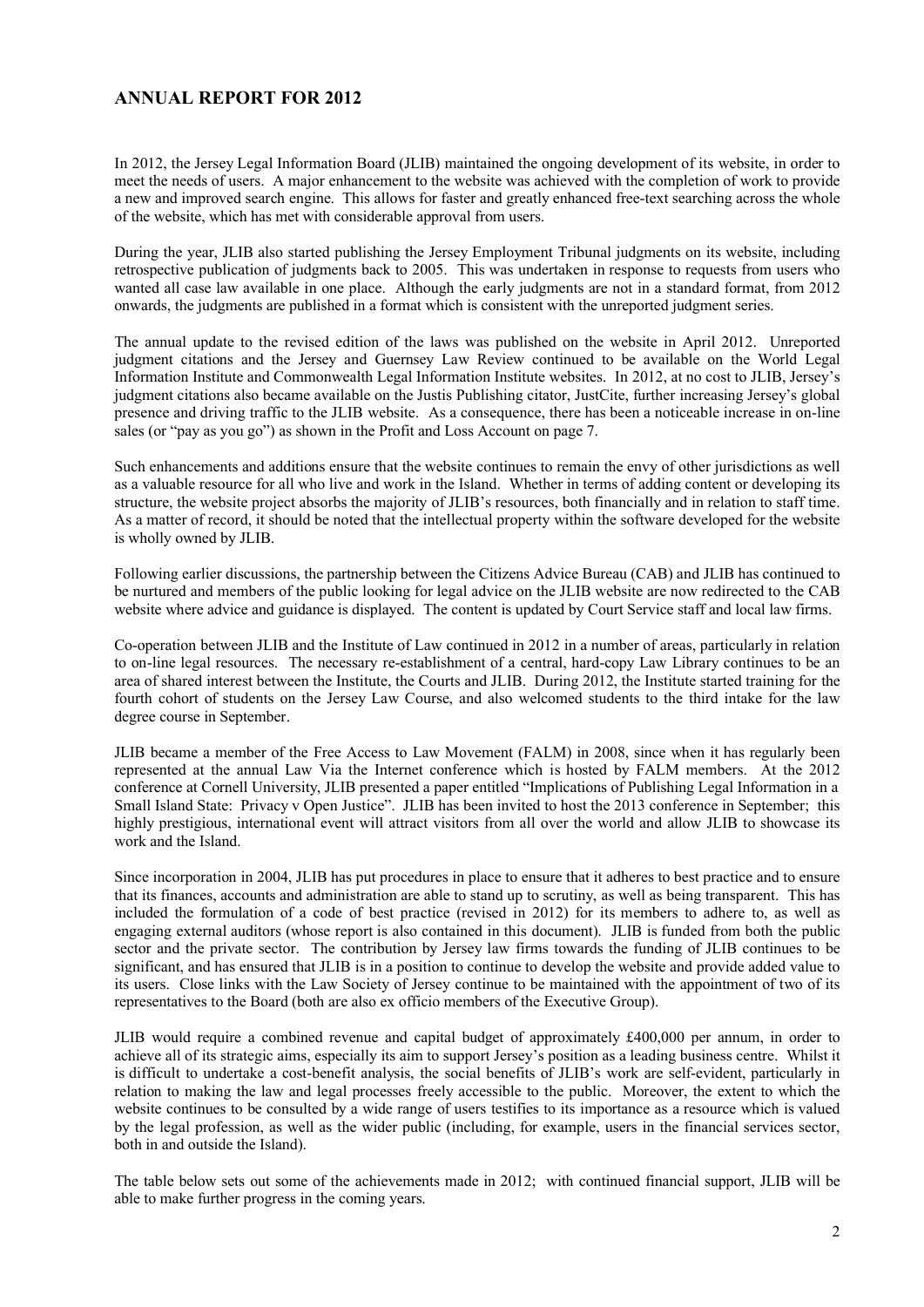# **ANNUAL REPORT FOR 2012**

| Project                                    | <b>Achievements in 2012</b>                                                                                                                                                                                                                                                                                                                                                                                                                                                                                                                                                                                                                                                                                              |
|--------------------------------------------|--------------------------------------------------------------------------------------------------------------------------------------------------------------------------------------------------------------------------------------------------------------------------------------------------------------------------------------------------------------------------------------------------------------------------------------------------------------------------------------------------------------------------------------------------------------------------------------------------------------------------------------------------------------------------------------------------------------------------|
| Website                                    | Continued on-line publication of Jersey's customary and civil law<br>$\bullet$<br>Continued on-line publication of all Practice Directions<br>$\bullet$<br>Continued on-line publication of the Jersey and Guernsey Law Review<br>$\bullet$<br>Continued on-line publication of Jersey law firms list<br>$\bullet$<br>Continued on-line publication of the library of legal books and texts<br>$\bullet$<br>Continued on-line publication of annotated versions of various laws<br>$\bullet$<br>Continued to generate monthly statistics on website usage and revised reporting format<br>$\bullet$<br>Continued to add Jersey Employment Tribunal judgments<br>$\bullet$<br>Upgraded website search engine<br>$\bullet$ |
| Legislation<br>Revision                    | Continued on-line publication of Jersey's legislation, as enacted<br>$\bullet$<br>Continued on-line publication of Jersey's legislation, as adopted<br>$\bullet$<br>Continued on-line publication of revised legislation<br>$\bullet$                                                                                                                                                                                                                                                                                                                                                                                                                                                                                    |
| Case Law                                   | Continued on-line publication of Jersey Law Reports (and index) for 1985 to 2011<br>$\bullet$<br>Continued on-line publication of Jersey's Unreported Judgments and prepared pre-1997<br>$\bullet$<br>judgments for future publication                                                                                                                                                                                                                                                                                                                                                                                                                                                                                   |
| <b>On-line Guidance</b>                    | Continued to support the Institute of Law and re-establishment of the central Law<br>$\bullet$<br>Library<br>Met with law firms to discuss approaches to sharing information and other collaborative<br>$\bullet$<br>issues<br>Continued collaborative project with the Citizens' Advice Bureau to improve access to<br>$\bullet$<br>legal information for citizens                                                                                                                                                                                                                                                                                                                                                      |
| Civil Justice                              | Continued to pilot the community mediation centre project<br>$\bullet$<br>Continued involvement with Jersey Accredited Mediators Association and the<br>$\bullet$<br>promotion of mediation as an alternative mode of dispute resolution                                                                                                                                                                                                                                                                                                                                                                                                                                                                                 |
| <b>Criminal Justice</b>                    | Continued to participate in Criminal Justice System Board projects for the further<br>$\bullet$<br>integration of the Criminal Justice system                                                                                                                                                                                                                                                                                                                                                                                                                                                                                                                                                                            |
| Land Registry                              | Considered possible reforms to the Jersey Land Registry system<br>$\bullet$                                                                                                                                                                                                                                                                                                                                                                                                                                                                                                                                                                                                                                              |
| Research and<br>Development                | Continued to equip courts with digital recording and retrieval systems<br>$\bullet$<br>Continued to provide video-conferencing facilities in a number of matters before the<br>$\bullet$<br>Courts, including delivery of reserved judgments and directions hearings before the<br>Court of Appeal<br>Maintained wireless hot-spots in the Royal Court Building<br>$\bullet$<br>Maintained preparedness for use of video-conferencing for bail applications and<br>$\bullet$<br>participated in associated Criminal Justice System Board project<br>Continued to assess feasibility of using iPads in Court<br>$\bullet$                                                                                                 |
| Consultation                               | Continued collection of feedback received from users of the JLIB website<br>$\bullet$<br>Continued to consult with users regarding the website search facility (including<br>$\bullet$<br>associated enhancements) and overall appearance of the website                                                                                                                                                                                                                                                                                                                                                                                                                                                                 |
| Programme<br>Management/<br>Administration | Continued appointment of a part-time Programme Director to provide programme<br>$\bullet$<br>management leadership, and to oversee JLIB's administration<br>Continued the use of a code of best practice for members of the Jersey Legal<br>$\bullet$<br><b>Information Board</b><br>Continued to make use of an Executive Group to implement the strategy and policy of<br>$\bullet$<br>the Jersey Legal Information Board<br>Commenced preparations for hosting of 2013 Law Via the Internet conference<br>$\bullet$                                                                                                                                                                                                   |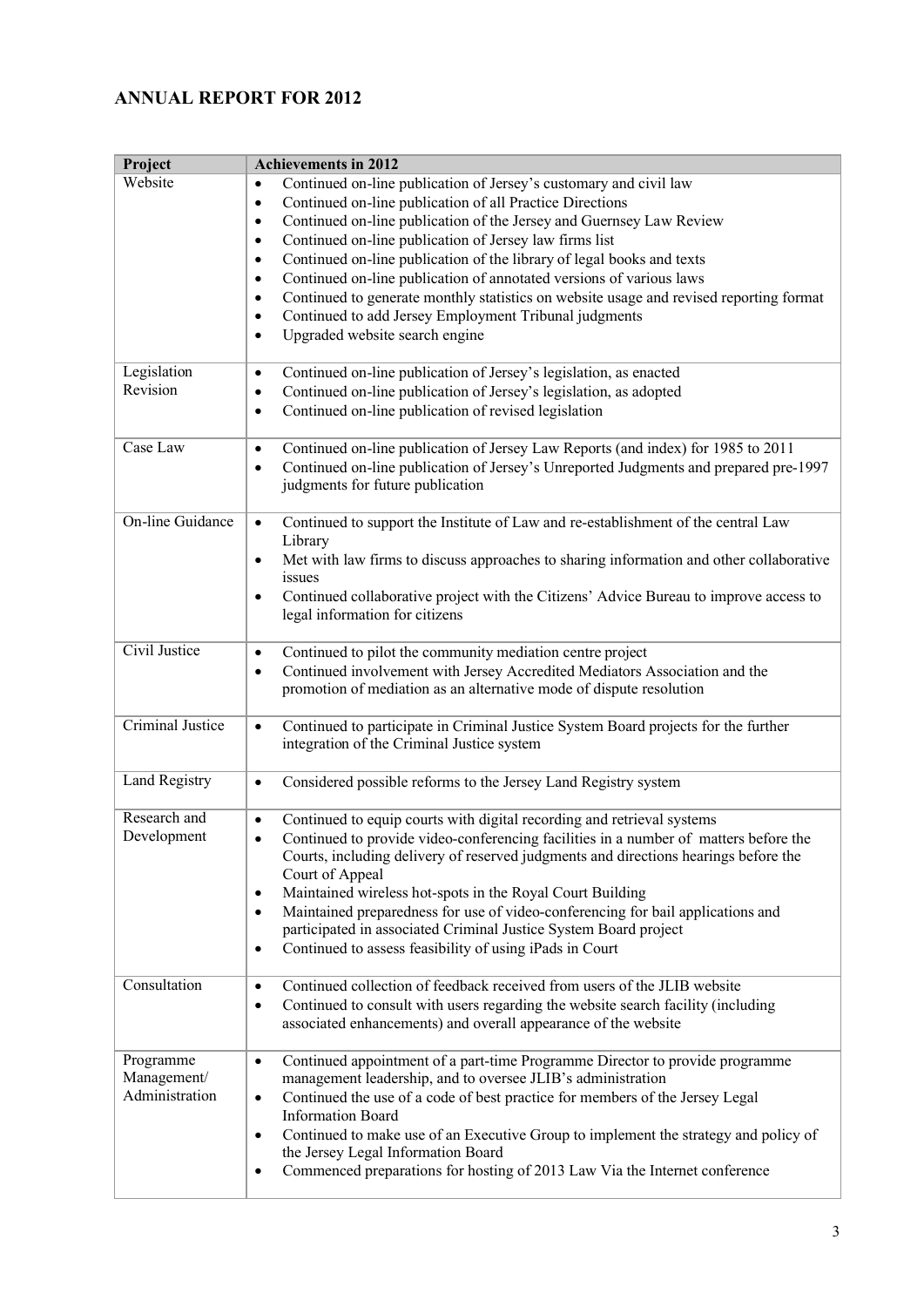## **STATEMENT OF ACCOUNTING OFFICER'S RESPONSIBILITIES**

The Jersey Legal Information Board is not a States funded body under the Public Finances (Jersey) Law 2005 (it was incorporated under the Jersey Legal Information Board (Incorporation) Law 2004). However, in 2008 the Board appointed a person to fulfil the functions of Accounting Officer with responsibility for preparing the financial statements and for transmitting them to the relevant authorities. The Board has chosen to prepare the non statutory financial statements under United Kingdom Accounting Standards (United Kingdom Generally Accepted Accounting Practice).

In preparing these financial statements, the Accounting Officer is required to:

- select suitable accounting policies and then apply them consistently;
- make judgments and estimates that are reasonable and prudent;
- state whether applicable UK Accounting Standards have been followed; and
- prepare the financial statements on the going concern basis unless it is inappropriate to presume that the Board will continue in business.

The Accounting Officer is responsible for keeping proper accounting records that disclose with reasonable accuracy at any time the financial position of the Board, enabling them to ensure that the financial statements comply with best practice. The Accounting Officer is also responsible for safeguarding the assets of the Board, and hence for taking reasonable steps for the prevention and detection of fraud and other irregularities.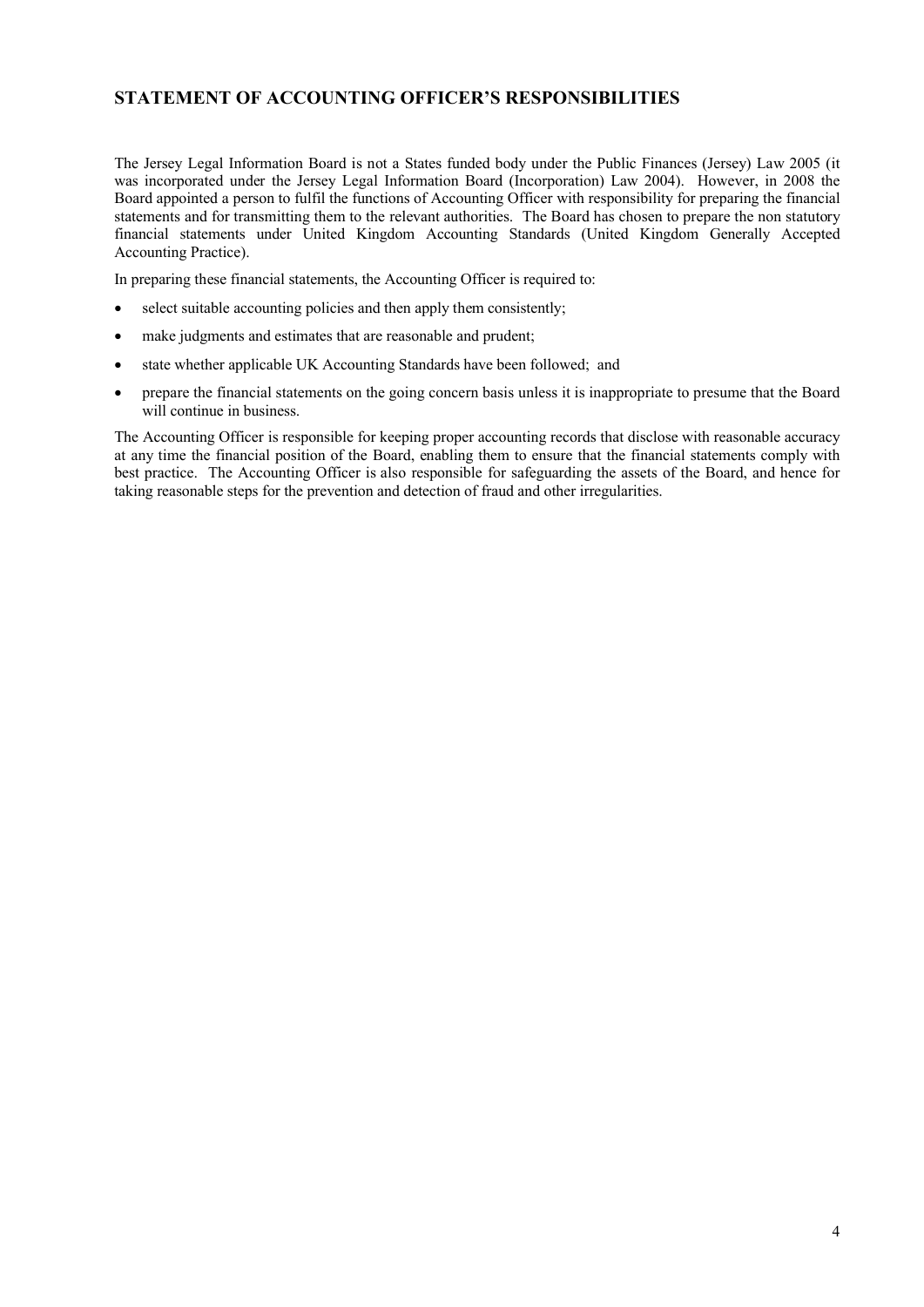## **STATEMENT ON INTERNAL CONTROL**

#### **Scope of responsibility**

The Accounting Officer has responsibility for maintaining a sound system of internal control that supports the achievement of the Jersey Legal Information Board's policies, aims and objectives as set out by the members thereof, whilst safeguarding the public and other funding for which the Accounting Officer is responsible in accordance with the responsibilities assigned.

#### **The purpose of the system of internal control**

The system of internal control is designed to manage risk to a reasonable level, rather than to eliminate all risk of failure to achieve policies, aims and objectives. It therefore only provides reasonable, and not absolute, assurance of effectiveness. The system of internal control is based on an ongoing process designed to identify and prioritise the risks to the achievement of the Board's policies, aims and objectives; to evaluate the likelihood of those risks being realised; and to manage them efficiently, effectively and economically. The system of internal control has been in place during the financial year ended 31 December 2012 and will be maintained for subsequent financial years thereafter.

#### **The risk and control framework**

#### *Risk Criteria and Evaluation*

The specific approach is tailored to fit the circumstances of each area, but risk management operates on consistent principles of identifying and analysing the management risks against objectives.

Risks are assessed for likelihood and potential impact in order to help determine priority risks for action. Accountability for management of individual risks is established as an essential part of the risk management policy.

#### *Risk Management Process*

Risks are assessed, managed and reported at strategic and project level. Over-arching threats to delivery are reported to the full Jersey Legal Information Board, which reviews progress of projects against plans set as part of the planning process on a twice yearly basis.

#### **Review of effectiveness**

The Accounting Officer also has responsibility for reviewing the effectiveness of the system of internal control. The review of the system of internal control is informed by the work of the executive management of the Jersey Legal Information Board, who have responsibility for the development and maintenance of the internal control framework.

#### *Jersey Legal Information Board*

The full board of the Jersey Legal Information Board which is comprised of those members as set out on page 1, meets twice yearly to consider the strategic direction and projects of the Jersey Legal Information Board.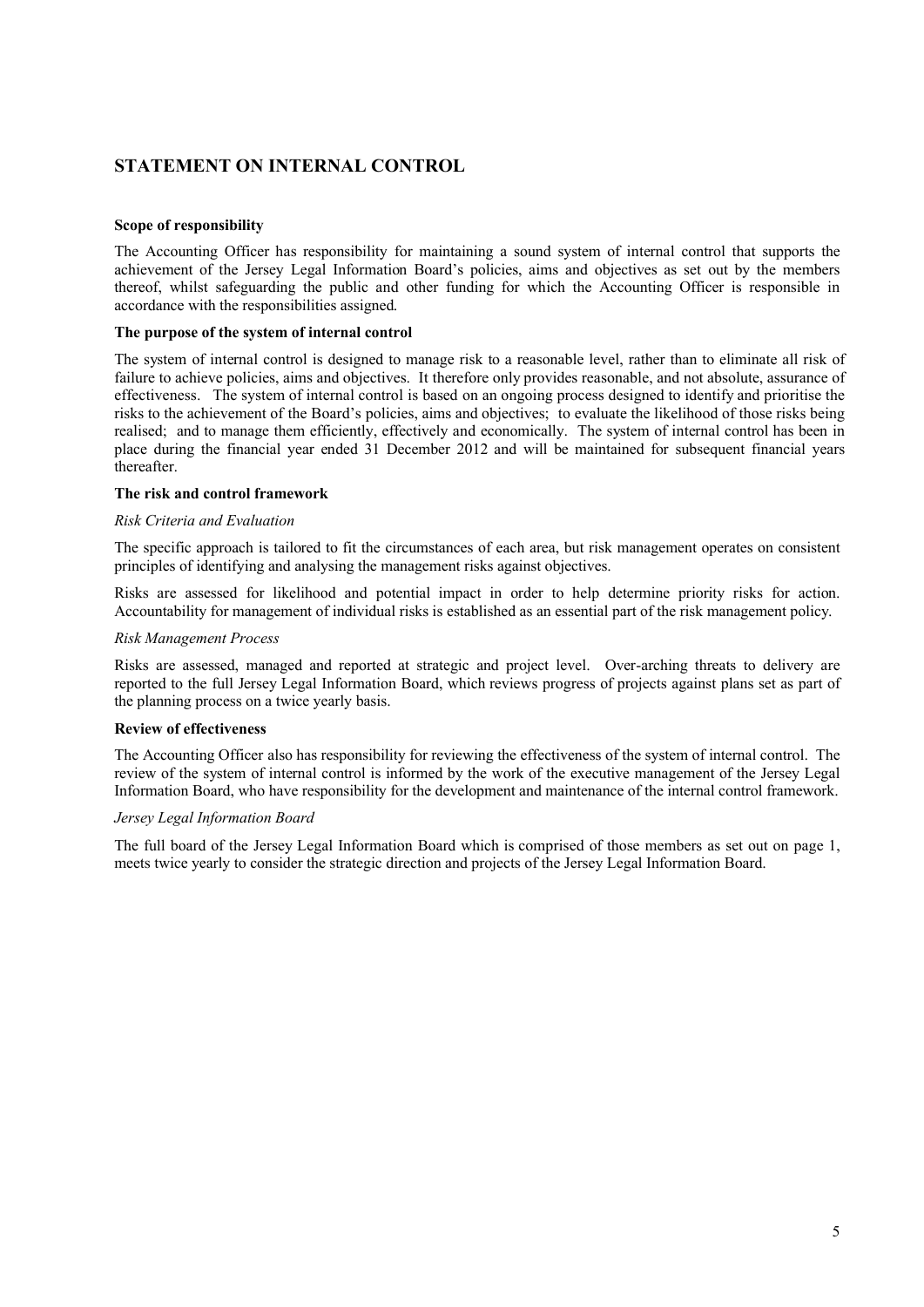## **INDEPENDENT AUDITOR'S REPORT TO THE MEMBERS OF JERSEY LEGAL INFORMATION BOARD**

We have audited the non-statutory financial statements of Jersey Legal Information Board ('JLIB') for the year ended 31 December 2012 which comprise the profit and loss account, the balance sheet, the statement of movement in total funds and the related notes 1 to 12. The financial reporting framework that has been applied in their preparation is United Kingdom Accounting Standards (United Kingdom Generally Accepted Accounting Practice).

This report is made solely to the Board's members, as a body, in accordance with our engagement letter. Our audit work has been undertaken so that we might state to the Board's members those matters we are required to state to them in an auditor's report and for no other purpose. To the fullest extent permitted by law, we do not accept or assume responsibility to anyone other than Board's members as a body, for our audit work, for this report, or for the opinions we have formed.

### **Respective responsibilities of Board's members and auditor**

As explained more fully in the Statement of Accounting Officer's Responsibilities, the Board's members are responsible for the preparation of the financial statements and for being satisfied that they give a true and fair view. Our responsibility is to audit and express an opinion on the financial statements in accordance with applicable law and International Standards on Auditing (UK and Ireland). Those standards require us to comply with the Auditing Practices Board's Ethical Standards for Auditors.

### **Scope of the audit of the financial statements**

An audit involves obtaining evidence about the amounts and disclosures in the financial statements sufficient to give reasonable assurance that the financial statements are free from material misstatement, whether caused by fraud or error. This includes an assessment of: whether the accounting policies are appropriate to JLIB's circumstances and have been consistently applied and adequately disclosed; the reasonableness of significant accounting estimates made by the Accounting Officer; and the overall presentation of the financial statements. In addition, we read all the financial and non-financial information in the annual report to identify material inconsistencies with the audited financial statements. If we become aware of any apparent material misstatements or inconsistencies we consider the implications for our report.

#### **Opinion on financial statements**

In our opinion the financial statements:

- give a true and fair view of the state of Jersey Legal Information Board's affairs as at 31 December 2012 and of its loss for the year then ended; and
- have been properly prepared in accordance with United Kingdom Generally Accepted Accounting Practice.

**Deloitte LLP** Chartered Accountants St Helier, Jersey 11 April 2013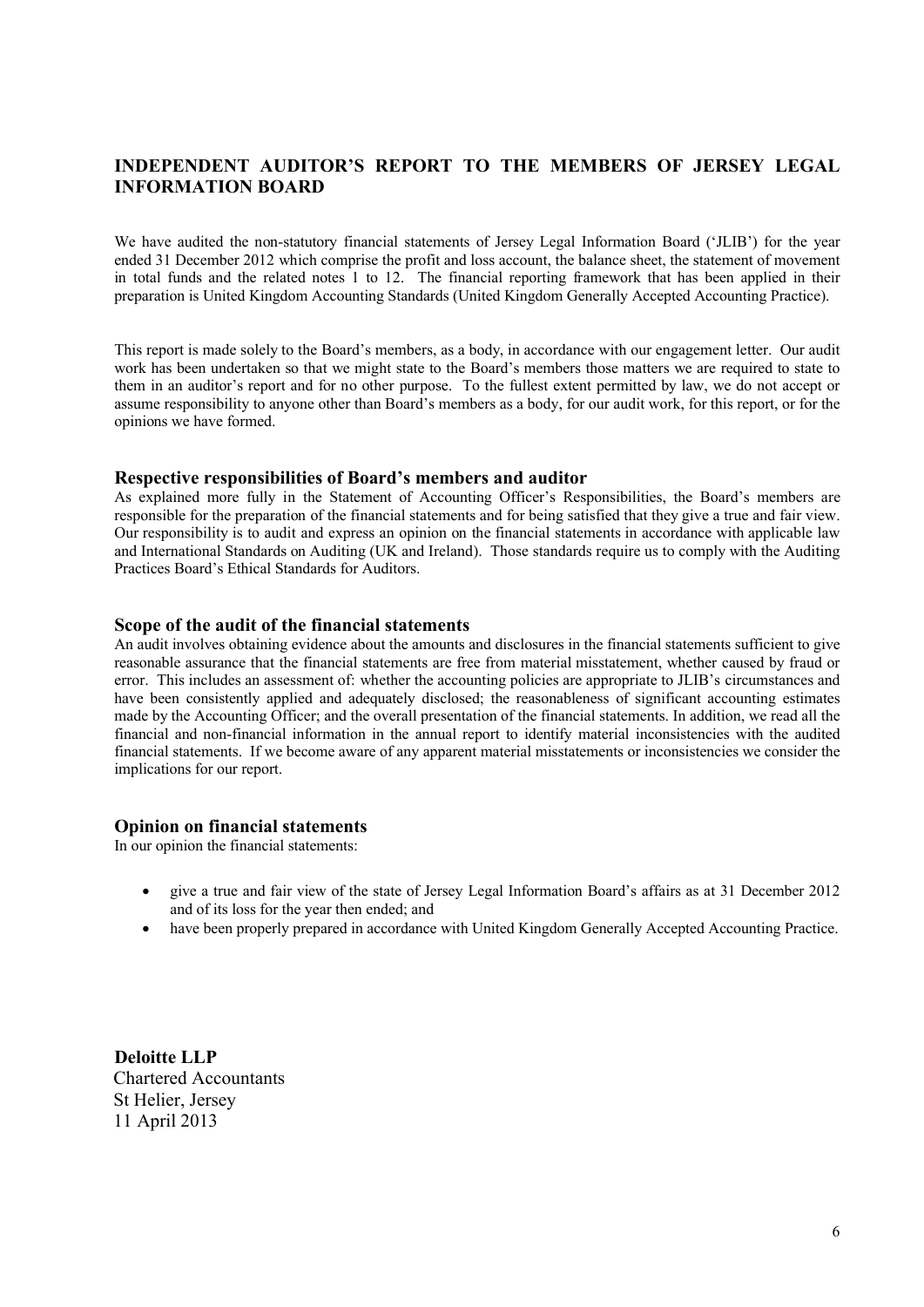## **PROFIT AND LOSS ACCOUNT 1 January 2012 to 31 December 2012**

|                                                                             | <b>Notes</b>   | 1 January<br>2012 to 31<br><b>December</b><br>2012 | 1 January<br>2011 to 31<br>December<br>2011 |
|-----------------------------------------------------------------------------|----------------|----------------------------------------------------|---------------------------------------------|
|                                                                             |                | £                                                  | £                                           |
| <b>INCOME</b>                                                               | $\overline{2}$ |                                                    |                                             |
| Website (subscriptions)                                                     |                | 150,111                                            | 144,358                                     |
| Website (pay as you go)                                                     |                | 3,647                                              | 1,078                                       |
| <b>Mediation</b> fees                                                       |                | 160                                                | 174                                         |
| Advertising                                                                 |                | 100                                                | 550                                         |
| <b>Bank</b> interest                                                        |                | 1,034                                              | 883                                         |
|                                                                             |                | 155,052                                            | 147,043                                     |
| <b>EXPENDITURE</b>                                                          | 10             |                                                    |                                             |
| Website                                                                     | 11             | 112,578                                            | 88,192                                      |
| Legislation revision                                                        |                | 2,794                                              | 1,892                                       |
| On-line guidance                                                            |                | 5,500                                              | 6,500                                       |
| Programme management and administration                                     |                | 80,703                                             | 96,766                                      |
| LVI 2013 conference                                                         |                | 9,172                                              |                                             |
| Audit fee                                                                   |                | 3,150                                              | 3,079                                       |
| Audit fee (2011)                                                            |                | 157                                                |                                             |
|                                                                             |                | 214,054                                            | 196,429                                     |
| Retained loss for the financial year,<br>transferred to accumulated deficit | 7              | (59,002)                                           | (49, 386)                                   |

All activities are derived from continuing operations.

There are no recognised gains or losses in either year other than the loss for that year, and as such no statement of recognised gains or losses has been presented.

The notes on pages 10 to 12 form an integral part of these financial statements.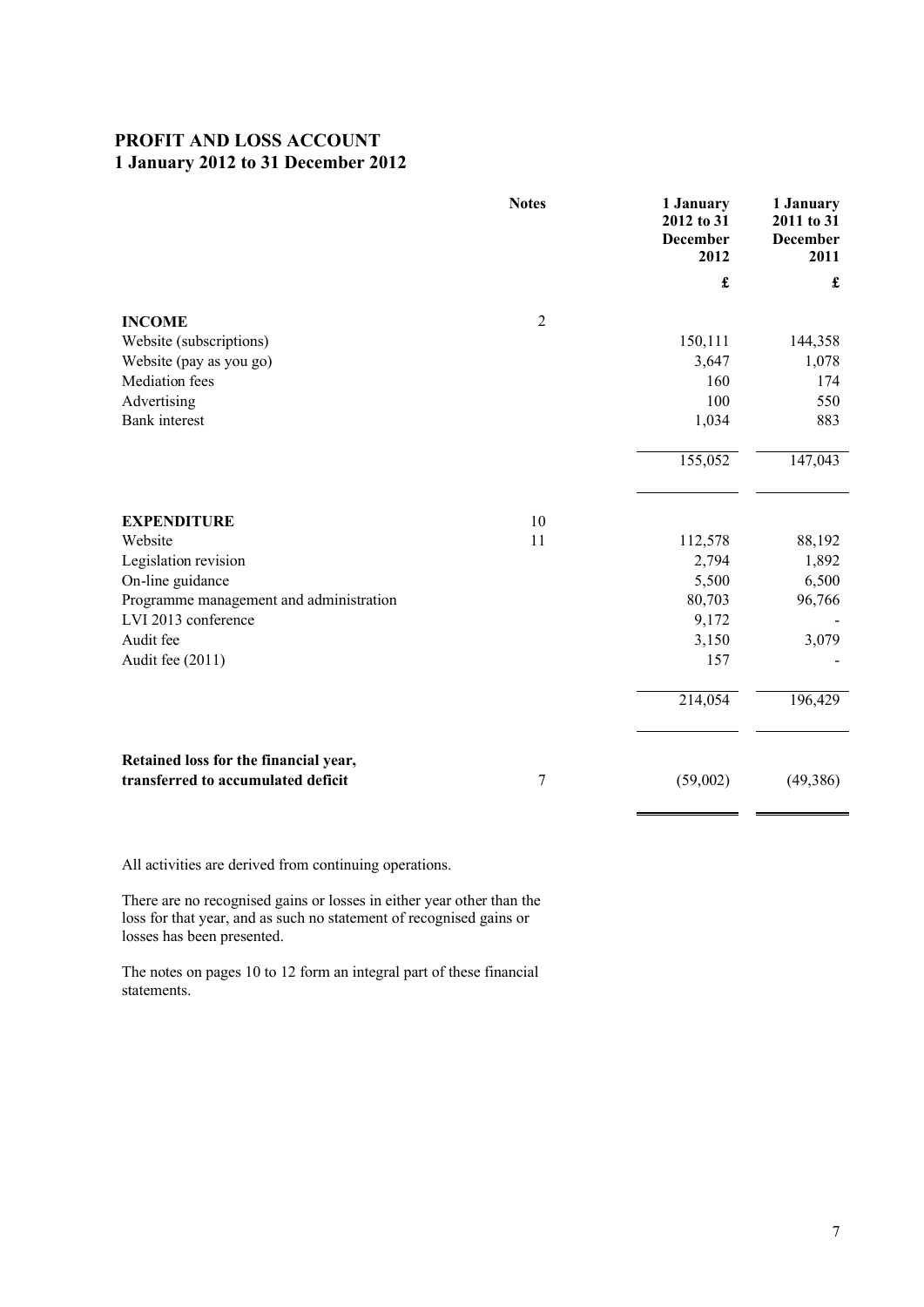## **BALANCE SHEET 31 December 2012**

|                                   | <b>Notes</b> | 31 December<br>2012 | 31 December<br>2011 |
|-----------------------------------|--------------|---------------------|---------------------|
|                                   |              | £                   | £                   |
| <b>RECEIVABLES</b>                | 3            | 120,000             | 100,583             |
| <b>CURRENT ASSETS</b>             |              |                     |                     |
| Cash at bank                      | 4            | 828,482             | 719,793             |
|                                   |              | 948,482             | 820,376             |
| <b>CREDITORS: amounts falling</b> |              |                     |                     |
| due within one year               | 5            | (5,009)             | (17, 852)           |
|                                   |              |                     |                     |
| <b>NET CURRENT ASSETS</b>         |              | 943,473             | 802,524             |
|                                   |              |                     |                     |
| <b>CAPITAL AND RESERVES</b>       |              |                     |                     |
| Reserves                          | 6            | 1,465,380           | 1,265,430           |
| Accumulated deficit               | 7            | (521, 907)          | (462,905)           |
| <b>NET FUNDS</b>                  |              | 943,473             | 802,524             |
|                                   |              |                     |                     |

These financial statements were approved by the Board of the Jersey Legal Information Board on 11 April 2013. Signed on behalf of the Board.

James Lambert Accounting Officer

The notes on pages 10 to 12 form an integral part of these financial statements.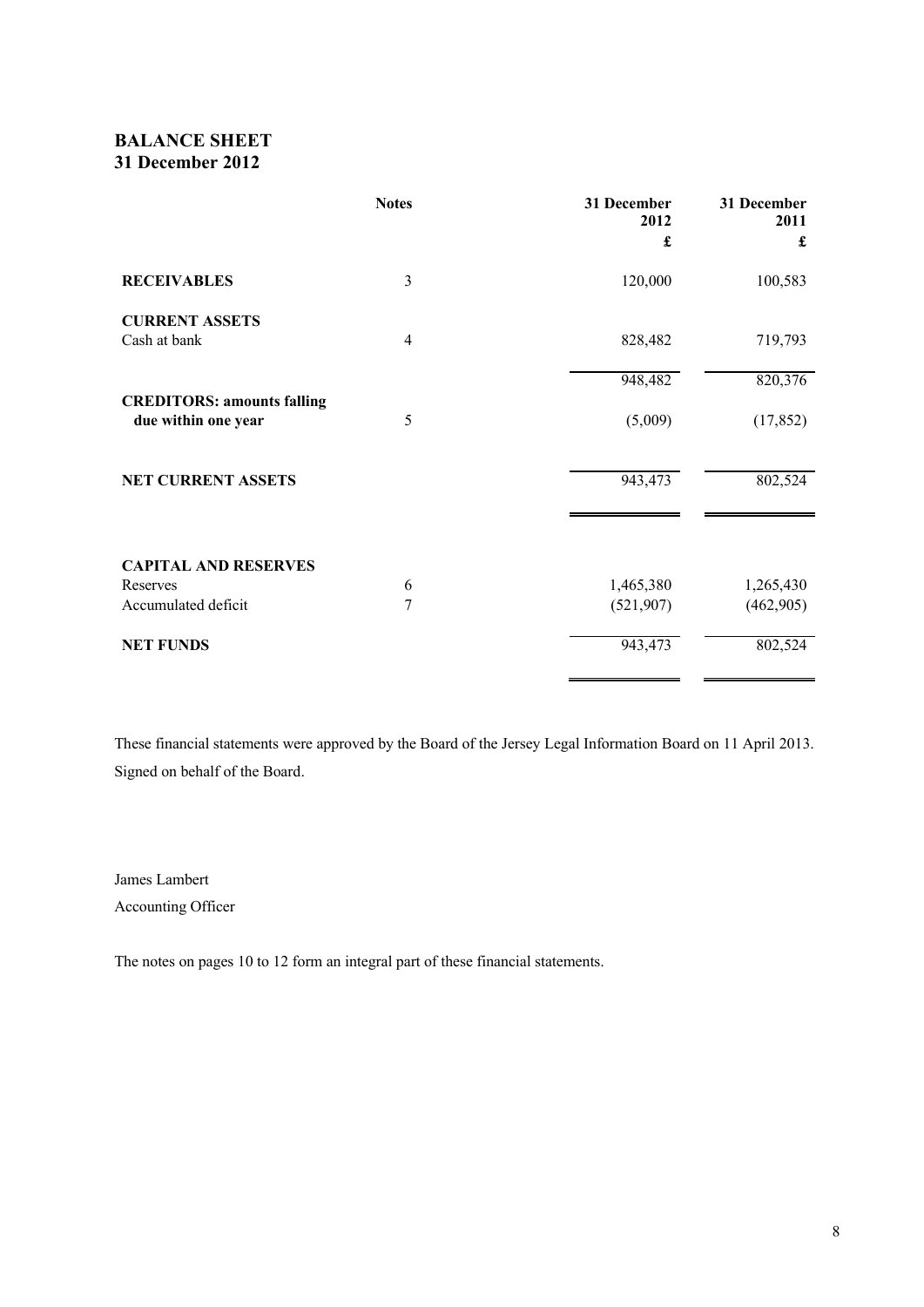## **STATEMENT OF MOVEMENT IN TOTAL FUNDS 1 January 2012 to 31 December 2012**

|                           | <b>Note</b> | 31 December<br>2012<br>£ | 31 December<br>2011<br>£ |
|---------------------------|-------------|--------------------------|--------------------------|
| Loss for the year         | 6           | (59,002)                 | (49, 386)                |
| Net funding received      |             | 199,950                  | 180,575                  |
| Net addition to net funds |             | 140,948                  | 131,189                  |
| Opening net funds         |             | 802,524                  | 671,335                  |
| <b>Closing net funds</b>  |             | 943,473                  | 802,524                  |

The notes on pages 10 to 12 form an integral part of these financial statements.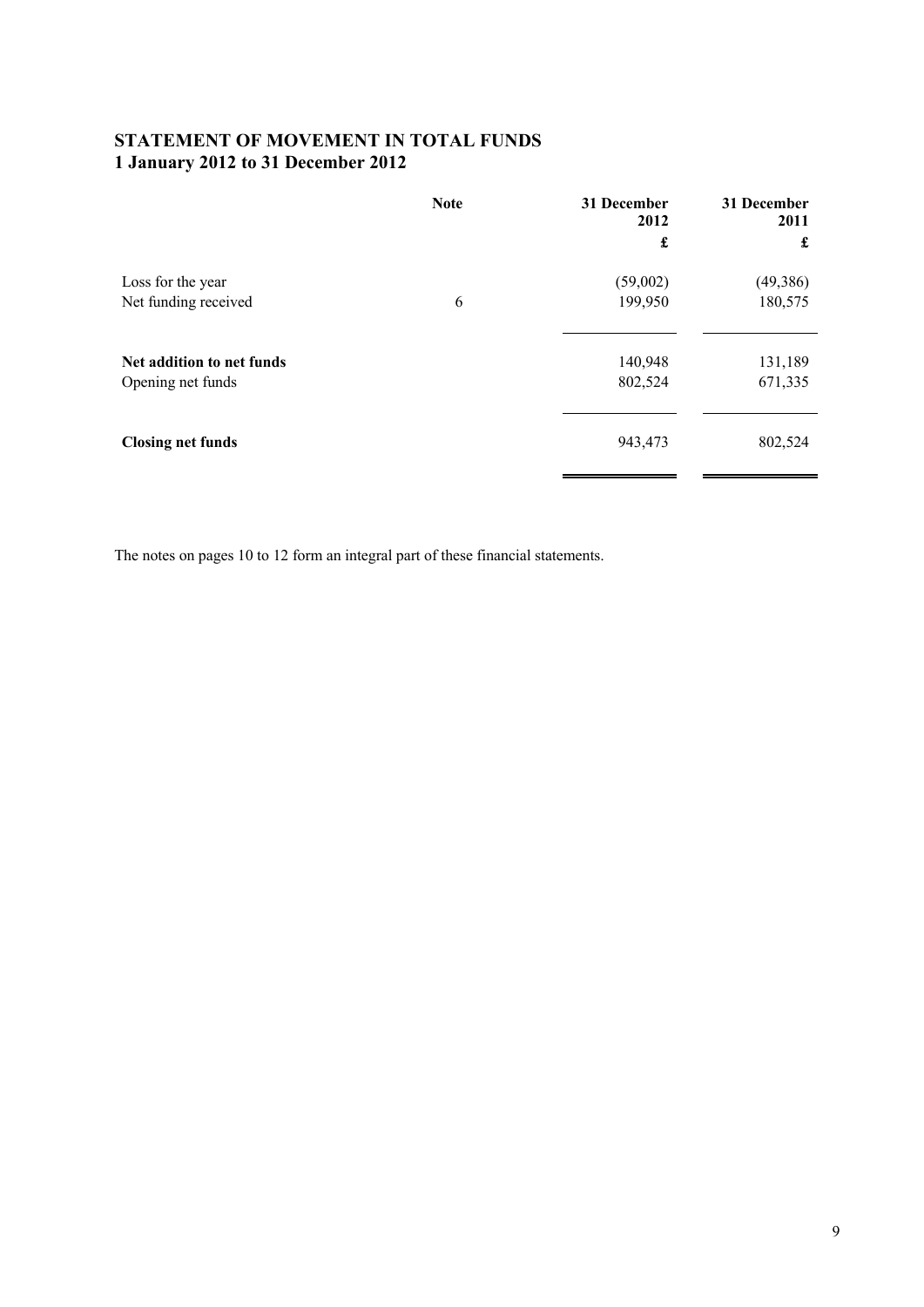## **NOTES TO THE FINANCIAL STATEMENTS 1 January 2012 to 31 December 2012**

### **1. INCORPORATION**

The Jersey Legal Information Board was incorporated pursuant to the Jersey Legal Information Board (Incorporation) Law 2004, which law was registered by the Royal Court of Jersey on 27 August 2004.

## **2. ACCOUNTING POLICIES**

The financial statements have been prepared in accordance with accounting standards applicable in the United Kingdom. The particular accounting policies adopted are described below.

#### **Accounting convention**

The financial statements are prepared under the historical cost convention.

#### **Income**

Income is comprised of website usage subscriptions, bank interest and other miscellaneous items. The subscription income is recognised over the period during which the benefit for such subscriptions is derived. Income received in advance is treated as deferred income and released to the profit and loss account during the period of account to which it relates.

#### **Expenditure**

Expenses are accounted for on an accruals basis. The costs of developing and maintaining the design and content of the website are charged to the profit and loss account as incurred.

#### **Going concern**

The Board has no fixed term borrowing and is not reliant on short term borrowings. The Board is in a net asset position at the year end and will be able to meet its liabilities as they fall due. Consequently, the members have a reasonable expectation that the Board has adequate resources to continue in operational existence for the foreseeable future. Accordingly, the Board continues to adopt the going concern basis in preparing these financial statements.

#### **Cash flow statement**

A cash flow statement has not been included in these financial statements on the grounds that the Board qualifies for the small company exemption under paragraph 5(g) of the Financial Reporting Standard No 1 (Revised) "Cash Flow Statements".

#### **3. RECEIVABLES**

|                                                                                      | 31 December<br>2012<br>£ | 31 December<br>2011<br>£ |
|--------------------------------------------------------------------------------------|--------------------------|--------------------------|
| Transfer from Judicial Greffe (general)<br>Transfer from Judicial Greffe (mediation) | 100,000<br>20,000        | 100,000                  |
| Website subscription                                                                 |                          | 583                      |
|                                                                                      | 120,000                  | 100,583                  |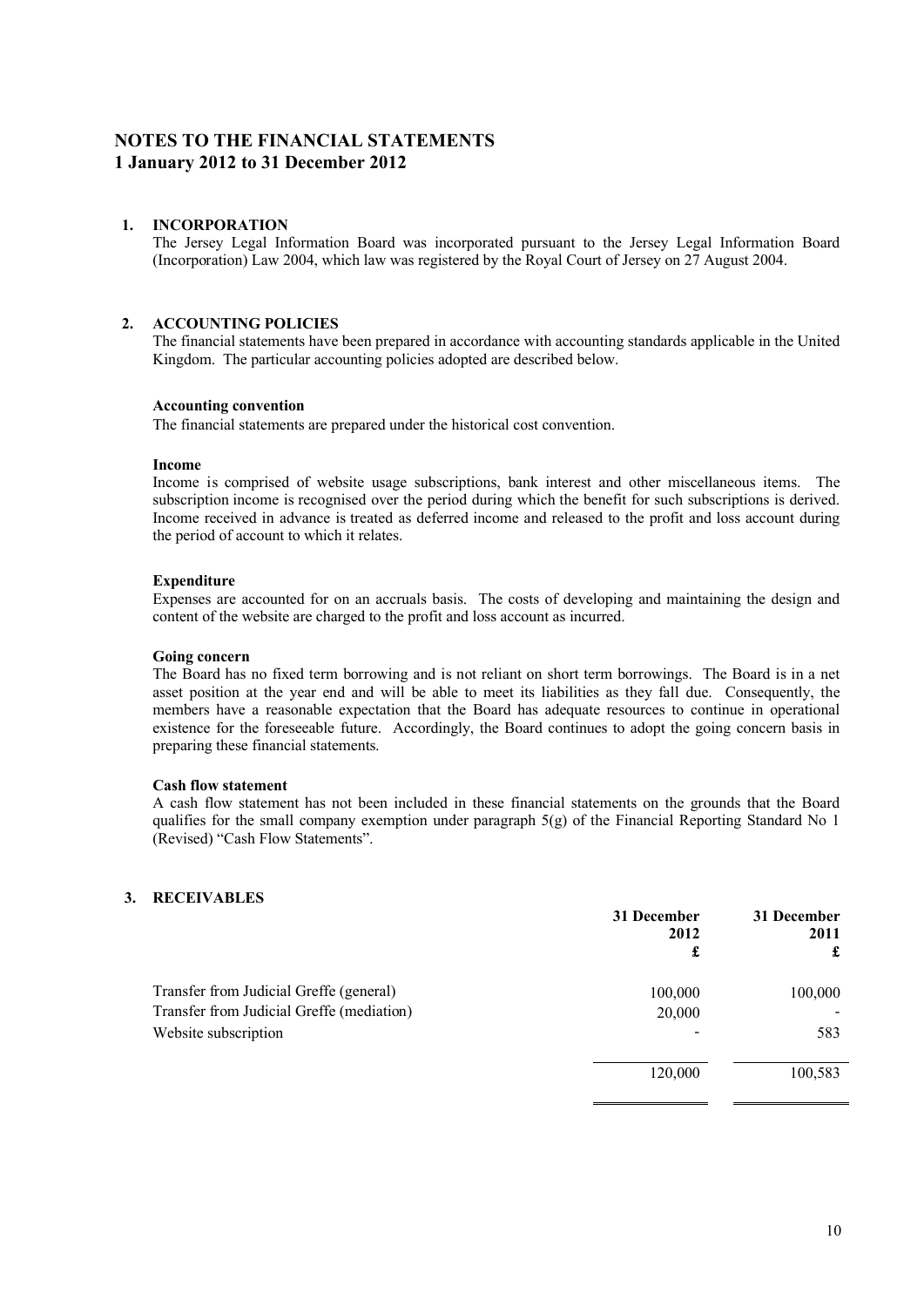## **NOTES TO THE FINANCIAL STATEMENTS 1 January 2012 to 31 December 2012**

#### **4. CASH AT BANK**

|              | 31 December<br>2012 |         | 31 December<br>2011 |
|--------------|---------------------|---------|---------------------|
|              | £                   | £       |                     |
| Cash at bank | 828,482             | 719,793 |                     |

### **5. CREDITORS: AMOUNTS FALLING DUE WITHIN ONE YEAR**

|           | 31 December<br>2012 | 31 December<br>2011 |
|-----------|---------------------|---------------------|
|           | £                   | £                   |
| Accruals  | 1,859               | 14,859              |
| Audit fee | 3,150               | 2,993               |
|           | 5,009               | 17,852              |
|           |                     |                     |

## **6. RESERVES**

|                                           | 31 December<br>2012 | 31 December<br>2011 |
|-------------------------------------------|---------------------|---------------------|
|                                           | £                   |                     |
| Balance brought forward                   | 1,265,430           | 1,084,855           |
| Transfer from Judicial Greffe (general)   | 179,950             | 180,575             |
| Transfer from Judicial Greffe (mediation) | 20,000              |                     |
| Balance carried forward                   | 1,465,380           | 1,265,430           |

During the year, funding was received from the Judicial Greffe in the form of a capital contribution. There are no restrictions attaching the use or distribution of the reserves, except that £20,000 received in 2012 is ring-fenced for mediation.

## **7. ACCUMULATED DEFICIT**

|                         | 31 December<br>2012 | 31 December<br>2011 |
|-------------------------|---------------------|---------------------|
|                         | £                   |                     |
| Balance brought forward | (462,905)           | (413,519)           |
| Loss for the year       | (59,002)            | (49,386)            |
| Balance carried forward | (521,907)           | (462,905)           |